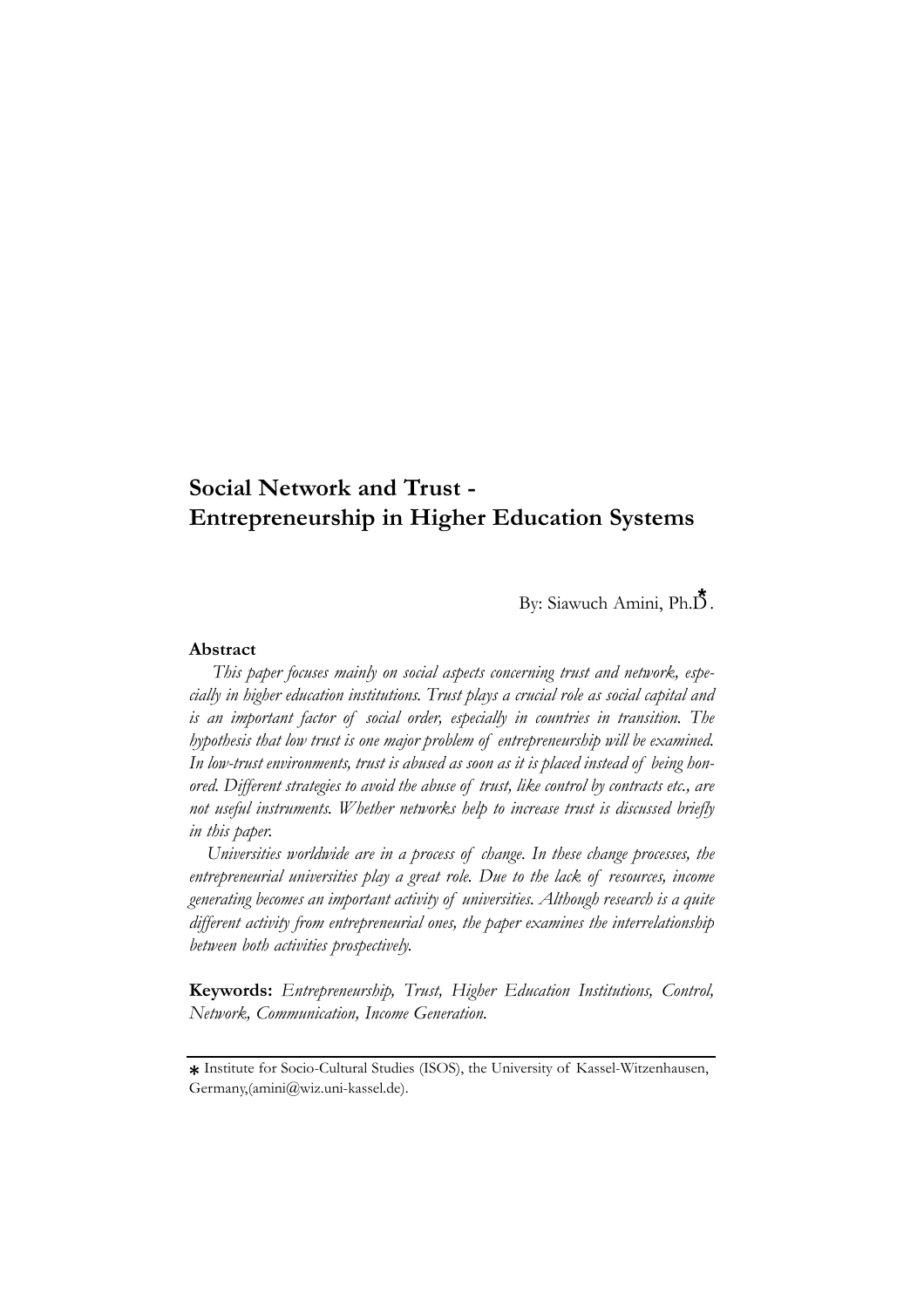#### **1. Trust in the Scientific World**

Trust has been discussed in different disciplines, as in economics (Williamson, 1993 and Ganesan, 1997), political science (Hardin, 2001) and sociology (Parsons,1937, Luhmann, 1988) as well as in other disciplines in different ways. Sociologically, trust appears as a reduction of complexity and consequently the reduction of uncertainty. Finally, trust is for avoiding opportunistic behaviour. There are two different ways to deal with trust: to analyse trust with a set of complex methodologies in a certain environment (conceptual framework), or to use trust an individual's tool for entrepreneurship (practical approach). In the second way, the distinction is between personal trust (limitation to non-commercial relations) and institutional trust, which characterizes commercial transactions in social, cultural and political setings. We discuss both issues separately and try to use trust as an instrument for the individual's entrepreneurship in so-called low-trust environments.

Research on trust is difficult and concerns the exact definition of the determinants of trust. The difficulty is the agreement upon the determinants by different scientists. We use the determinants of confidence, control, learning communication and networking as determinants for trust, taking Luhmann's complexity and autopoiesis as framework.

#### **2. Trust as Social Capital**

Trust has become an emerging issue in post-modern complex societies. It is argued that trust has been experienced as a central element of social capital.

Historically, trust has been playing a role in political systems of hierarchy where the security of individuals has been regulated centrally while almost no, or only quite simple, networks exist. The anthropological impact of such systems is based upon a negative image of man. The placed trust by political systems goes almost against zero. Trust is placed rarely because of the belief in the abuse of trust.

In opposition to that, in radical liberal systems of societies, where the freedom of individuals is the predominant factor, trust is affected by the growing complexity of the society itself, or by the complexity of the networks. The extremely high disorder in an egalitarian system based upon a positive image of man does not allow for measuring the impacts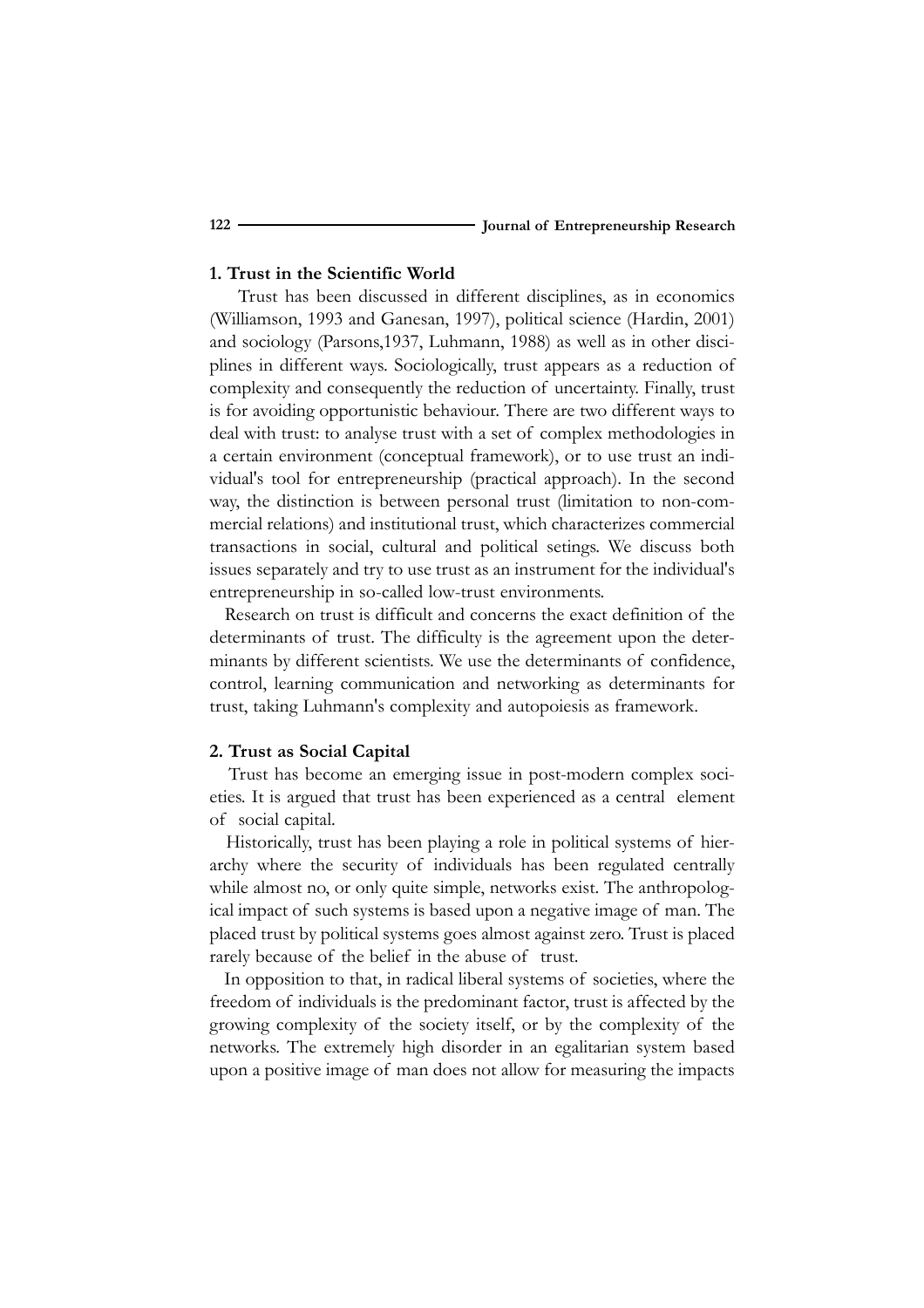of trust (chaos system). In these societies, trust is placed, but it is not certain whether trust is abused or honored (high degree of uncertainty).

The societies based mainly upon security and/or autonomy are historically balanced by regulation through the law. The regulation of the extreme lines is guaranteed by social contracts and a rigid frame of behaviors with no, or small change, possibilities.

## **3. Social Capital and Social Order**

In post-modern societies complexities have grown in almost all areas of life. The social order itself is highly complex. Trust has originally much to do with the social order. It is argued that trust plays an integrative function in the gestalt of social order (Misztal, 1996, Parsons, 1937). Parsons considers system-level trust in a normative system as the main source of social order, which is the result of norms prescribing trustful and trustworthy behavior. He rejects more individualistic explanations of trust according to which rational self-interest might be considered to be a basis for trust. Luhmann, 1988 takes trust as a reduction of complexity without which communication cannot be easily organized. He argues that actors increasingly need trust because of the growing complexity of modern society, and because the consequences of decisions are becoming more uncertain. Both arguments neglect to explain why trust emerges in individual cases, and what reasons individuals have for trusting each other. Arrow, 1974, and Buiskens, 2002, consider trust as a lubricant for cooperation between individuals and institutions in a society. It is assumed that trust is only possible if, for the trustor, the expected outcome of placing trust is prefered over the outcome of not placing trust.

The extent to which a trustor is willing to take the risk of trust being abused by the trustee is the trustor's trustfulness. Trust cannot be defined easily, because of the elements hope, belief, expectation, assumption and emotion.

The indicators for complexity in modern societies are discussed mainly in terms of functions and structures, human images, degree of freedom and security, participation, change qualities and quantities and finally the causalities.

In the theories of social systems the above mentioned indicators are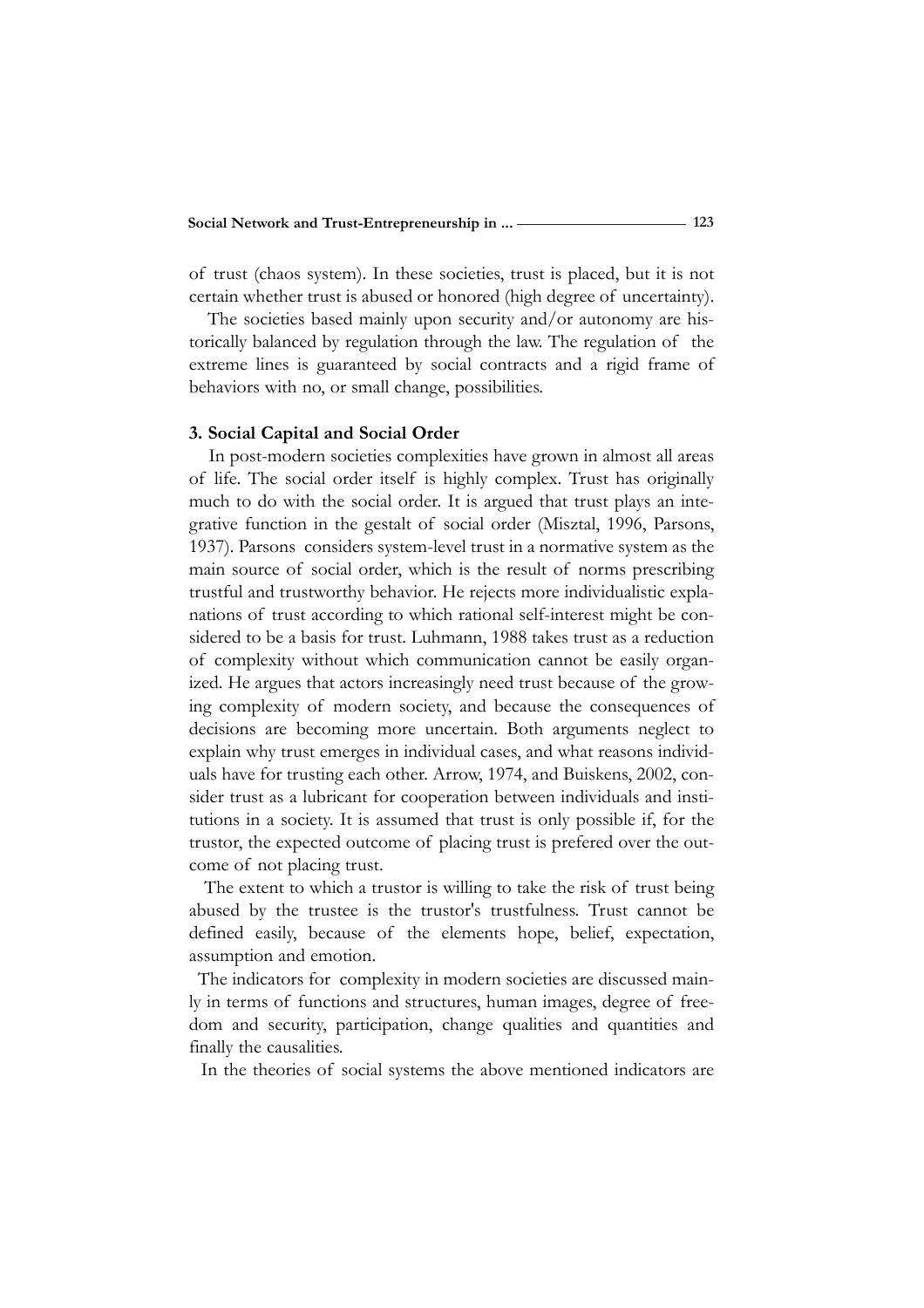discussed in deterministic theories (pre-domination of structure against function) and the self-referential systems as introduced by Luhmann.

This paper focuses on trust from non-deterministic theories, putting emphasis on functions rather than structure, dissension rather than consensus, disequilibrium instead of adaptation, uncertainty rather than perfect society...**.**

Trust as a social capital is an indicator for the development of societies as well as individuals in a modern society. This means that a lack of trust hinders the development of societies. The process which leads to a lack of trust in a society is the risk of abusing trust. In this case the necessary changes affect parties involved in a trust situation, who may mutually obtain a kind of pay-off. The stagnation or change at a very low level is the result.

Trust however includes the possibility of acceptance to be depended from alters action. In modern societies (high-trust environments), this kind of dependency is organized rationally by mutual benefit between individuals who, in the majority of cases, do not know each other. In traditional societies dependency is accepted only within the ingroups, clans, and extended families, who are organized in traditional networks with an exhausted number of information inside the group and isolation against the ouside world.

Luhmann talks about closed real systems with little or no need for energetic couple to the outside world. Raiser, 1999, identifies trust based on processes, on kinship relations, and extended or generalized trust, which allows us to enter into relations with unknown partners. From this, it can be assumed that there are differences between security and trust. In traditional societies trust is subject to security without any notion of uncertainty, forseeability or risk. It is simply based upon the norms of the traditional society, the individual's experiences and acceptance. The difference occurs only in the case of the acceptance of risk outside the existing norms and in contact with outsiders whose behavior is unknown. In societies where an individual is secure that a system is functional without risk, there is no need for him/her to place trust. Trust is inherent within the system itself. Trust is, however, necessary as soon as a society is open in its structures and within which, according to the uncertainty and complexity, structural changes can take place due to strong functional activities. The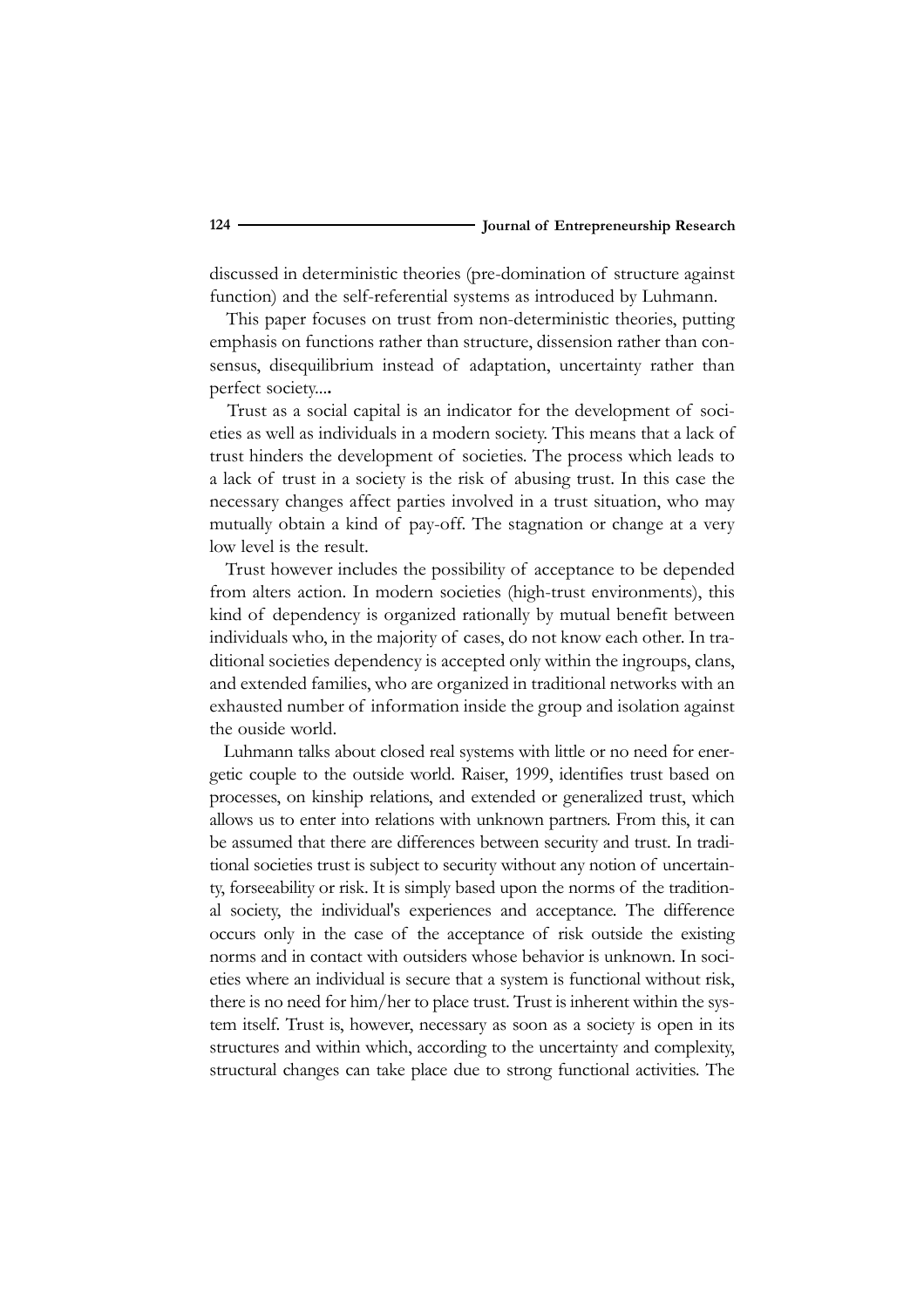possibility of abusing trust is part of the game in this kind of society.

We have been discussing trust in modern societies in an abstract way. We have excluded the context in which trust can be organized in terms of minimizing the risk and abuse of trust by developing certain tools, like networks, and improving confidence, developing effective contracts, subcontracts and increasing honor trust, the trustfulness and trustworthiness in action with others.

## **4. Trust and Confidence**

Trust has of course much to do with confidence. Although we have been mentioning the importance of the acceptance of being depended from alter in case of trust, we must assume that the quality of dependency goes hand in hand with the confidence of individuals in buying ones own autonomy, becoming one's own master, and being independent of any kind of timetable and controls imposed by supervision, either in a traditional society dominated by norms of the clan, ingroups and extended families, or by doing business in dependent systems of enterprise and in the public sector, especially focusing on the staff in public universities. Confidence also refers to decide, who are the customers, what are the products, and how is production technically executed. Confidence also means also understanding the risk and uncertainty and, finally, what is much more important, the irregular income or pay-off.

The uncertainty and risk as well as irregular income can be explained by the trust situation introduced by Colemann, J. S.1990.

#### **5. Placing Trust**

In his model, Colemann assumes that placing trust in an uncertain situation is crucial for the trustor as well as for the trustee. However, placing trust by a trustor allows the trustee to honor or abuse trust. The expected outcome is that trust is honored by the trustee. The trustor regrets placing trust if trust is abused, but benefits like the trustee from honored trust. In the case of placing trust, the trustor voluntarily places resources in the hands of the trustee without formal safeguards.

This needs time to meet the action of trustee. Figure 1 shows the system of placing trust.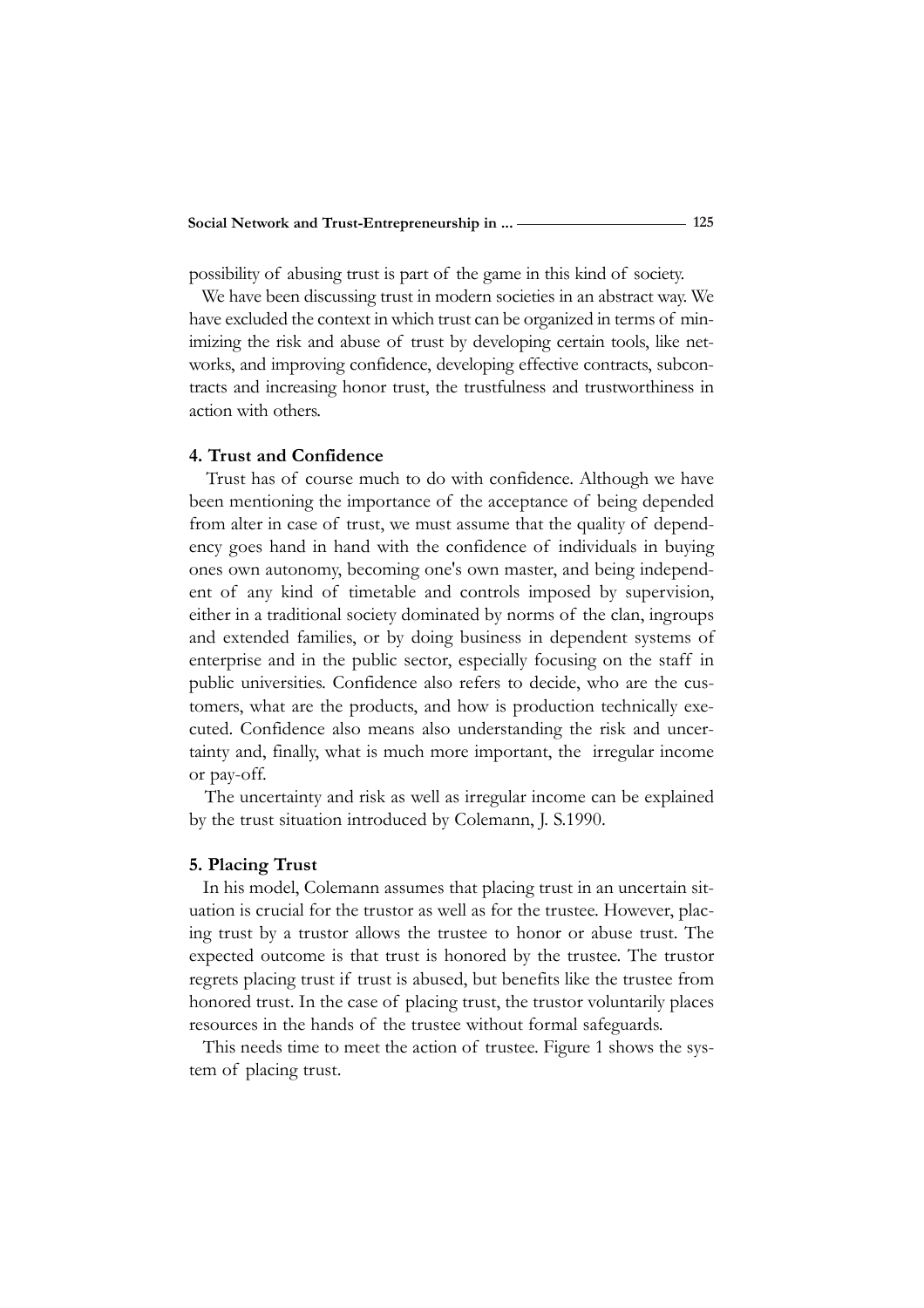

**Figure 1: Trust Situation by Colemann, 1990 (after Buskens 2002)**

In this model placing trust by trustor can be honored. In this case, the obtained and received pay-off is 3 for each, trustor and trustee. In the case that trust is abused, the trustee receives a pay-off of 5 and the trustor zero. The trustor puts all resources in the hand of the trustee. He regrets, however, placing trust. He/she stops placing trust. The system goes back to a situation where the benefits for both parties go down to 1 each. A low situation of trust is the case. Risk and uncertaity are removed. Security at a low level of performance is the case.

The difference between R1 and P1 and R2 and P2 as well as S1 P1 and T2 and P2 make the situation quite clear.

## **6. Increasing Trust**

We want to discuss some issues of trust in relation to business and entrepreneurship. Since the risk of placing trust can be high in terms of abusing trust, in business situations tools are used to minimize the risk. These tools are: Contract, Network and Communication. These tools will be discussed in close relation to individual's approaches and entrepreneurship focusing on Luhmann's autopoiesis and complexity.

#### **7. Contract and Control**

If a truster wants to do business a formal contract is necessary to overcome the lack of trust. Contact is assumed to decrease incentives of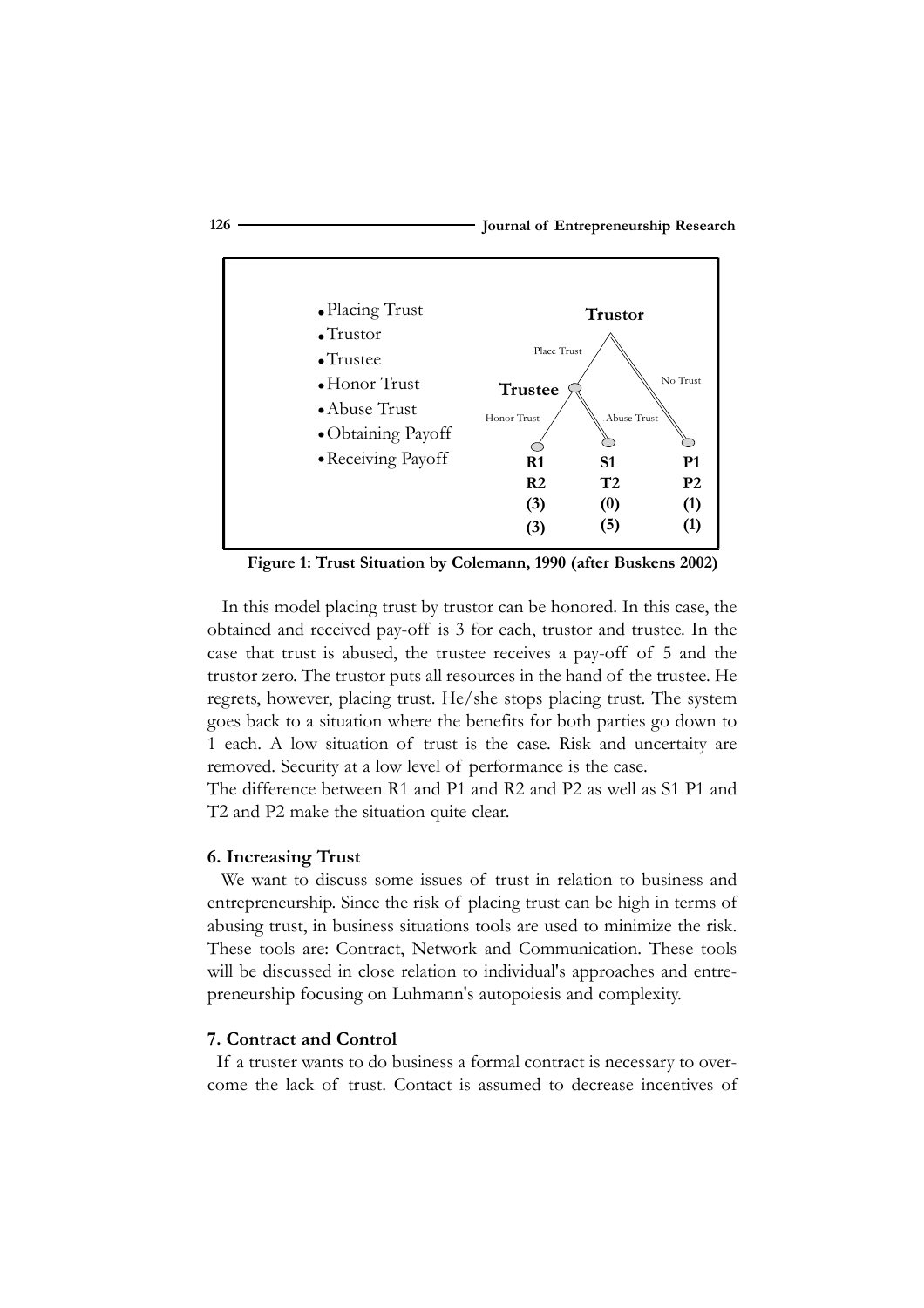trustee to abuse and at the same time compensates the trustor for the loss due to abused trust. Contracts increase furthermore the trustor's opportunity for sanctioning the trustee and adjusts the trustor's beliefs about the trustworthiness of the trustee. Contracts and subcontracts seem to be effective instruments of minimizing the risk of abused trust. However, in the long-term, the probability of arranging a relationship with a formal contract decreases with the number of years. Lyon, 1994, assumes that "subcontractors have been trading with their most important consumers". In many cases the contracts are seen as instruments for control. Trustfulness and trustworthiness are forced by contracts. This effects that learning about changing expectation are neglected and the control does not allow to influence behavior and make the conditional dynamic cooperation possible. The larger the dynamics of incentives, the smaller is the probability for honor. As a matter of fact, control effects, in principle, only explain the emergence of trust, but do not reduce trust. The effectiveness of the control is very much dependent upon the pattern of communication (see below). I will discuss this issue taking the communication model used by Luhmann.

## **8. Autopoiesis and Communication**

Autopoiesis and self-organisation introduced by Luhmann refers to the assumption that individuals in a society as well as institutions are self-organizing systems. They produce and reproduce their elements themselves and due to this, they are in a situation of dissension with other systems. The dissensus in Luhmann's system is the basis for trust. And trust itself is the basis for energetic coupling of the system with other systems. Every system produces its own binary code which is the basis for communication within a system. In order to understand the binary code, one may focus on his communication pattern. The elements of communication are information, transfer and understanding.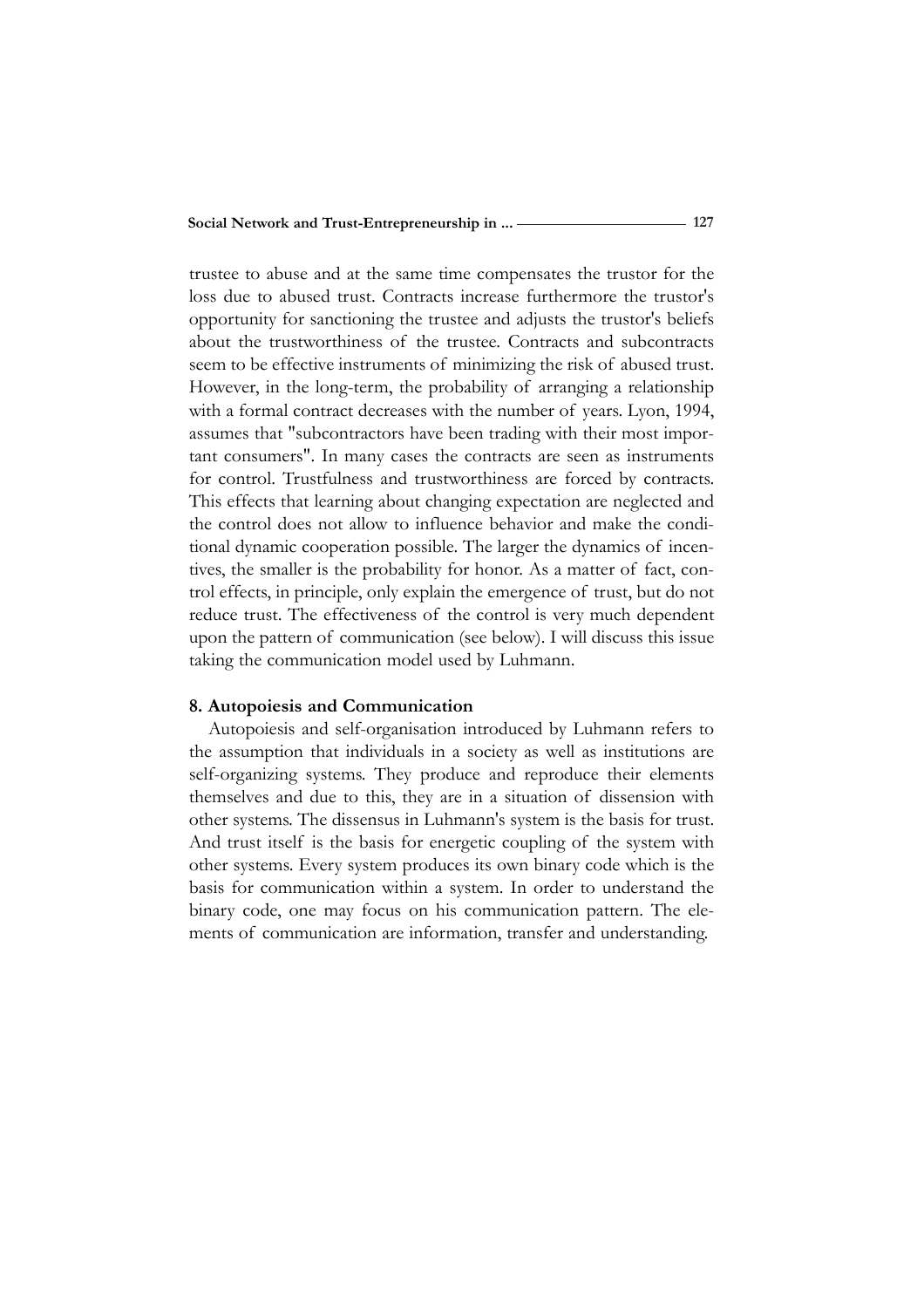

**Figure 2: Trust and Communication in Autopoiesis**

The first two parts are subject to selection and sense by one communication party. Understanding, however, by the other communication party is not necessarily the guarantee for an adequate expected reaction if the information and the way of transfer do not make sense to the communication party. In our model, the trust is honored only if the trustee identifies a sense behind the inormation of the trustor. If not, the placed trust is either abused or neglected.

The most important issue in this model is the information which is, in any case, a subject to learn: to increase knowledge by collecting new information in order to be able to select among a larger number of alternative information. Since consciousness about the selection of information by individuals is limited, and knowledge about the communication (jargon) with other systems is not given easily in a complex society, the probability of abusing trust is extremely high.

Therefore, it is very important to embed the communication in special social networks in order to get more information and overview about the expected behaviour and thus this minimize the risk and uncertainty.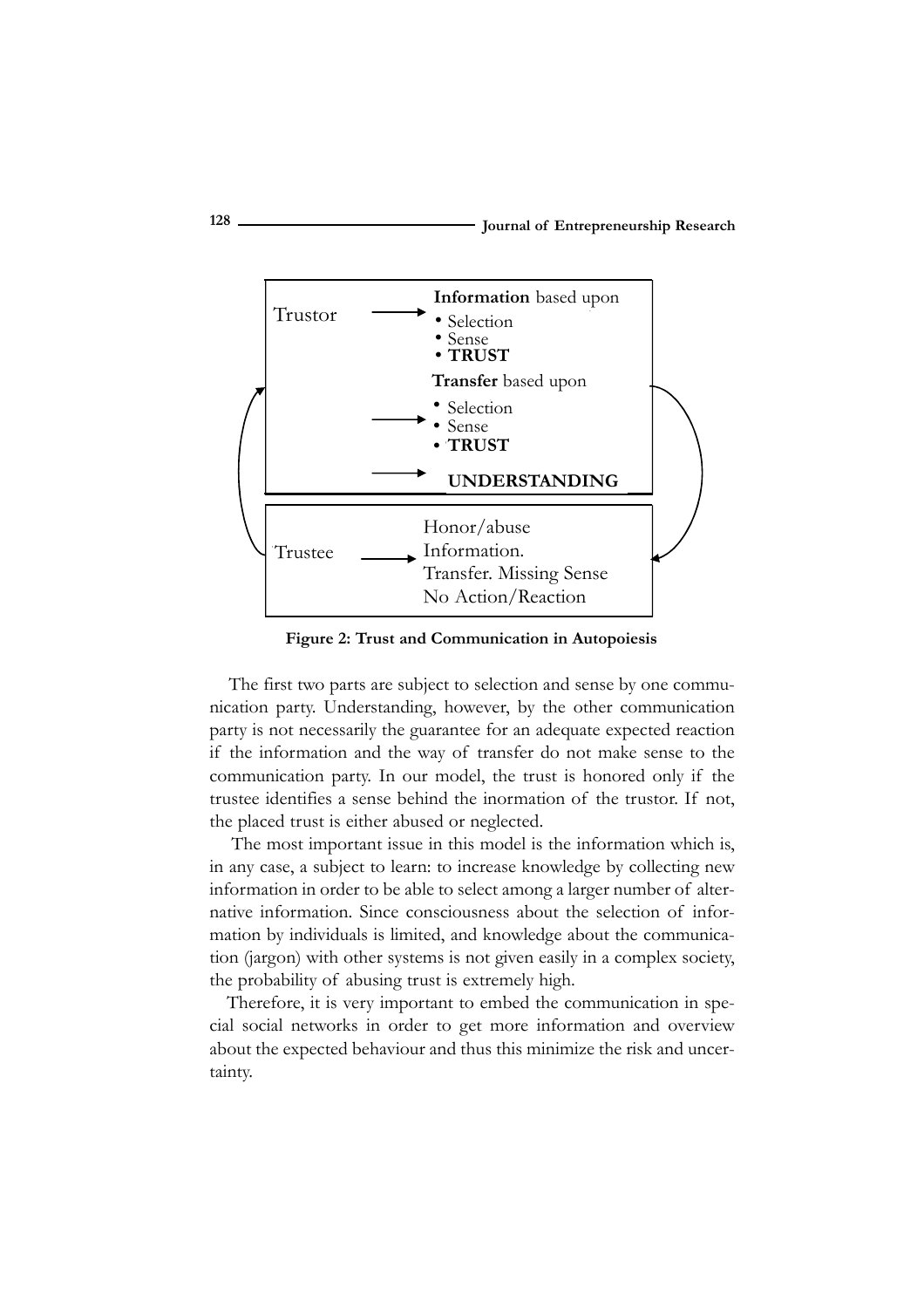#### **9. Social Network and Trust**

Social networks are necessary settings in complex social systems.To improve learning (social aspect) and controlling (economical aspect) ,the network plays a great role. Social network is a "social resource" or "social capital" for reducing distrust (Colemann,1990). Effective control in social networks in case of force majeure as well as in case of opportunistic pattern of communication is much higher than outside organized networks. Control effects work particularly well if a trustor can convincingly inform other trustors about the deceit. As a matter of fact, trustors who are embedded in social networks will generally learn faster from other trustors, and are in a better position to control a trustee smoothly because they receive simply more information and transmit information faster through the network.

As far as confidence is concerned, in a case in which a trustor is confident about her/his relation to trustee, she/he would not follow the claims of another trustors within a network. Once a trustee asks for forgiveness for abusing the trust, the reaction depends on the previous experiences and introduced by others within the network (deceived or not deceived).

Social network analysis shows,however, that networks with different densities, centralized positions (outdegree, indegree variances and outdegree-indegree-covariances) transitivities and the network sizes have different impacts on the effectiveness of trust and control as well as distrust. For example, in dense networks trust and distrust may occur with the same density (an important example is the bazaar transactions in Tehran, where millions of rials are handed over to persons without any safeguard, because of a dense network with severe sanctions in case of distrust). Individual network parameters are properties of a trustee within a network. They can explain why one trustor in a network can place more trust in a trustee than another trustor in the same network. It can be expected that trustors in networks with fewer ties, and that trustors with more ties trust a trustee more than trustors with fewer ties. It can be assumed that learning effects and control effects differ not only between networks but also within networks (Buskens, 2002).

In order to summarize the empirical evidence for networking and in terms of business networks, we refer to Buskens, 2002.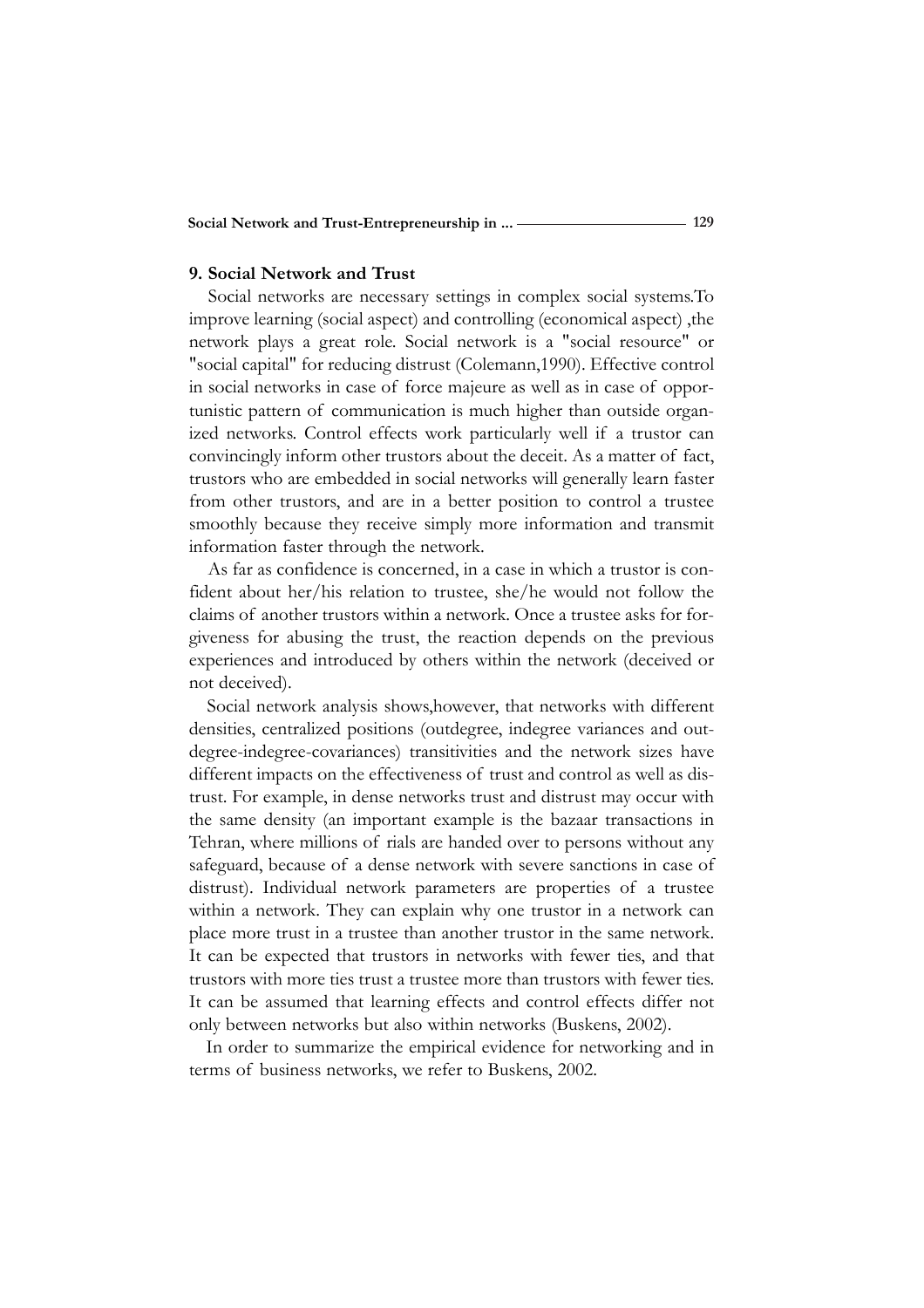Experiments with sellers and buyers show that dense networks were extreme opinion about trustworthiness. This is a subject learning through networks about others, experiences (Kollock, 1994). Gulati,1995 assumes that interorganizational ties between advertising agencies and their clients have a smaller probability of being dissolved. This is due to network properties and experiences in alliances. Uzzi, 1996/7 discovered out that failure rates are lower the stronger the partners are integrated in networks. This seems to be the comparative advantage of trust in strong relationships in networks. Larson, 1992, remarks that increasing trust after a trial period is easier in networks. He also remarks that relations between firms starts with small transactions in order to increase trust after a trial period.

At a higher level of operation, the relation between organizations, the so-called "network governace" (a group of firms that engage in exchange relationships), the trust increases even more. This can be the case because in such network governances the "structural holes" are higher than in dense networks, and the absense of a tie between two actors who are connected to a focal actor leads to more information and promotion than dense networks.

Goods produced are not homogeneous. If trustors consider the bad performance to be product-specific, it is not likely that they will sanction the trustee if they purchase another good. Information flow is bad if the trustees are competitors, especially in the case of untrustworthy by investments. If the trustee is a large firm, the actors who represent the trustee are not always the same (heterogeneity of agents).

Gonclusion: Dense information in networks does not necessarily lead to more trust, but the content of the information; dense network improves trust, but distrust is often disregarded; network increases the control of behavior of trustees due to experiences and risks shared.

#### **10. Practical Implications of Networks**

Different systems of economic networks exist in practice. As ideal models, Prior and Sabel, 1999, introduce two different models for building of trust. Horizontal networks refer to cooperation between equal partners in a flexible economy. The goal of such networks is the expansion of diverse products, niches, division of labor and automorphic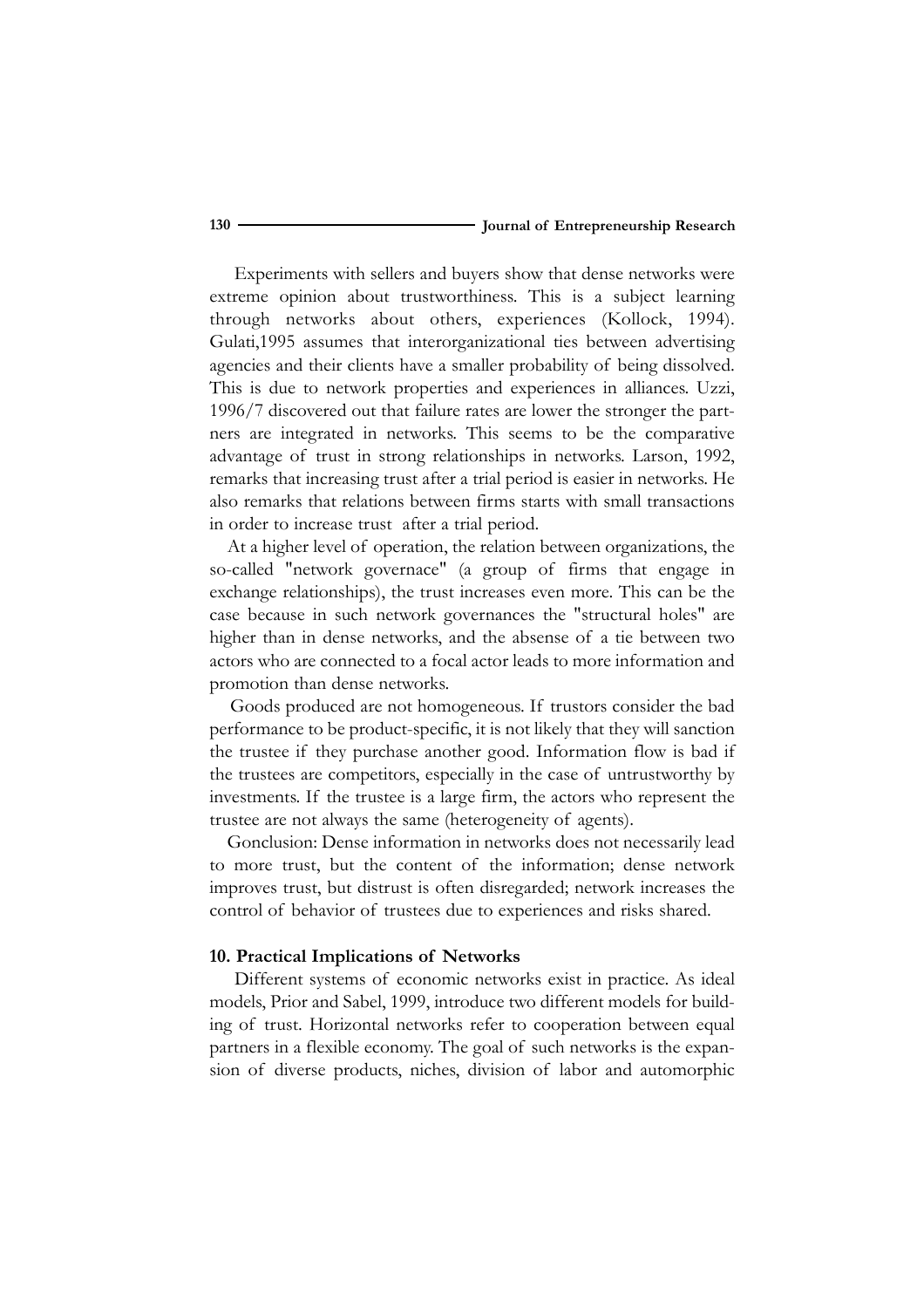equivalence. Cooperation is based upon the identification of strengths of partners for the division of labour during negotiations with the aim of achieving maximum trust. The vertical model is cooperation between unequal partners. Large enterprises decentralize their activities and move towards strong specialization. They outsource their general activities in a flexible system by keeping management, accounting and marketing.

Both models are a trial to increase trust at the margin of network economy. They concern the disintegration of large vertical firms and introduce global business networks and make flexible cooperation,



especially in non-industrial areas, possible. The major aspect in achieving these goals is the development of confidence and honor trust in large enterprises. Leading enterprises outsource their inferior tasks to small enterprises, or consultants, and keep command key functions, e.g. design, product development, marketing and flow of information, whereas small enterprises take the outsourcing tasks in a system of independency, free decision and autonomy into their hand and honor trust. Trustfulness and trustworthiness are the major elements in for the function of these kinds of networks.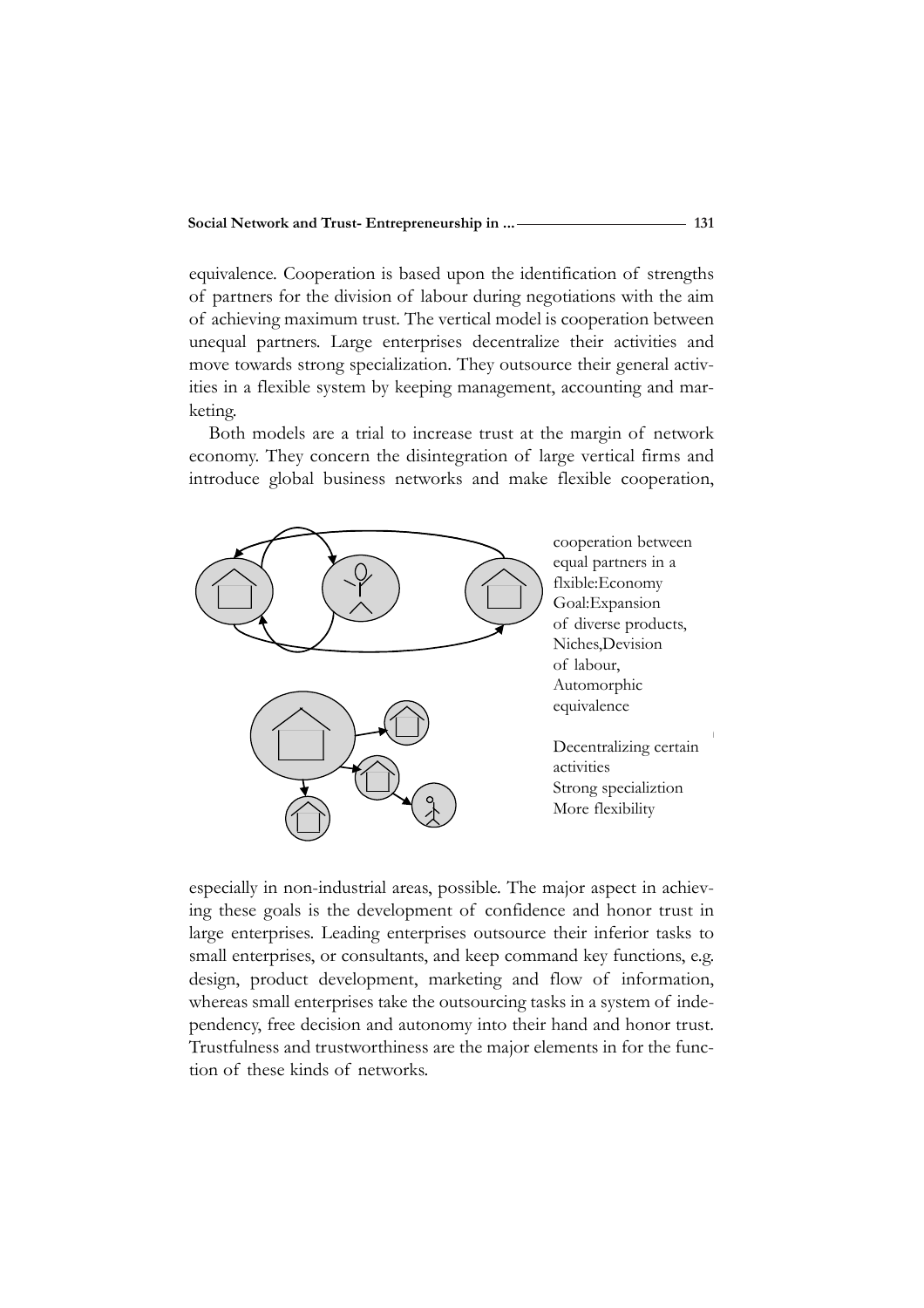#### **11. Entrepreneurship and the University**

The above-mentioned issues play a great role in restructuring universities in the future. These are moving towards political, and what is much more important, financial autonomy.

The basic idea is to combine university activities with extramural activities in order to generate income and make the entrepreneurship possible. From my point of view, the problem of the staff is the lack of trust and confidence in starting activities that are of benefit to them and to the society. Especially in countries with low income of staff members at the university, there are good apportunities for entrepreneurship. However, many experiences of the staff are based upon low trust, low confidence, and the lack of a functional network. The majority are self-employed while of withdrawing from common activities. For these groups, even a high degree of trust leads to establishing only small-scale enterprises while avoiding risks, and in some cases smallscale networking. Staff with high confidence but low trust tend to become classical entrepreneurs with a tangible portion of individual's need for achievement and opportunism in cooperation.

Staff members with a high degree of confidence and a high degree of trust are missing. The personal beliefs and values, contracts and organizational cultures are reflected in individual economic behavior such as strategy formulation, regulation of inter- and intrafirm relationships, recruitment practices or networking behaviour as well as in the general patterns of consumer, saving and investment behaviour in different cultures and societies (Bachmann, 2001). We call them the real networkers (Ruuskanen, 2003), committing to common activities and sharing risk among the members of the network (Figure.2). The reason for this specific situation is in many cases probably the inconvenient system of network (if any) and the probability of abusing trust.

The only activity which brings the staff closer to entrepreneurship is research. However, research at universities in developing countries is a minor activity and less trustworthy than any other activity. In case of research trust is abused permanently after starting research, collecting data, analysing data, etc. But the final result is missed in the majority of cases, especially in the case of cliental research. Experience, however, shows that good researchers, especially those who have cliental research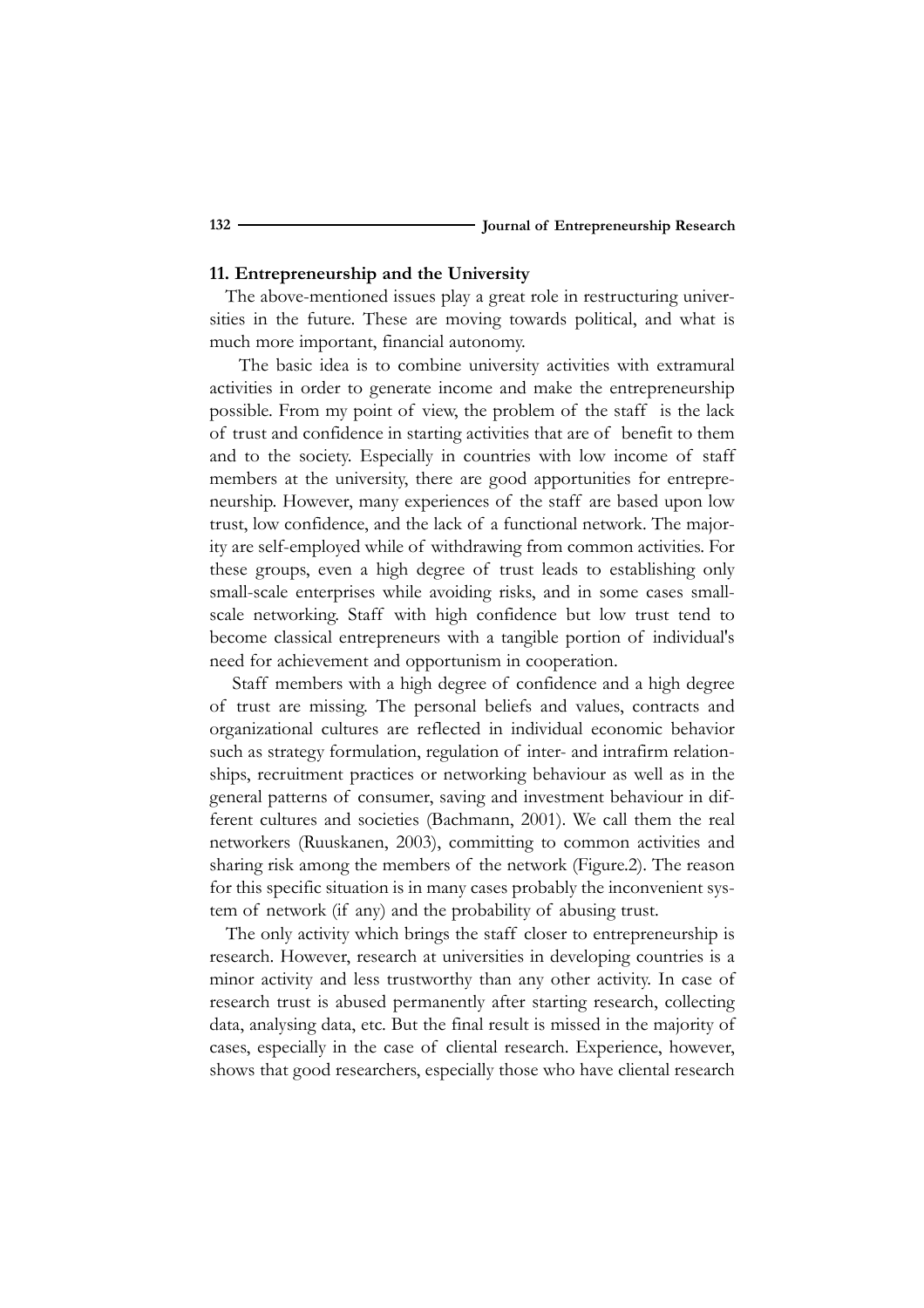projects at univerities, are good entrepreneurs. Research activity at the university sometimes goes beyond the requirements for entrepreneurship activities. in other words, improving research activities is simultaneously improving result in entrepreneurship. But we are not talking about cliental research, especially from enterprises and the society at large in terms of research and development rather than governmental general support of research.



**Figure 4: Categories of Trust & Confidence after Ruuskanen**

In order to improve this kind of research a balance between trust and control in higher education systems must be introduced. Trust and control are both necessary elements of all progressive activities. In low-trust environments, however, the control becomes predominant beacause trust is low. In high- trust-environments, the trust is high, but low control does not allow the performance measurement.

In low-trust environments with a high degree of control we face hierarchical and top-down leadership and relationships. Tasks are done ascriptively and the responsibility lies with the leader. The measurement of performance is easy. Due to this the efficiency can be at a high level, but not necessarily the effectiveness. In contrast, in high-trust environments with little or no tangible control, we face a loss of egalitarian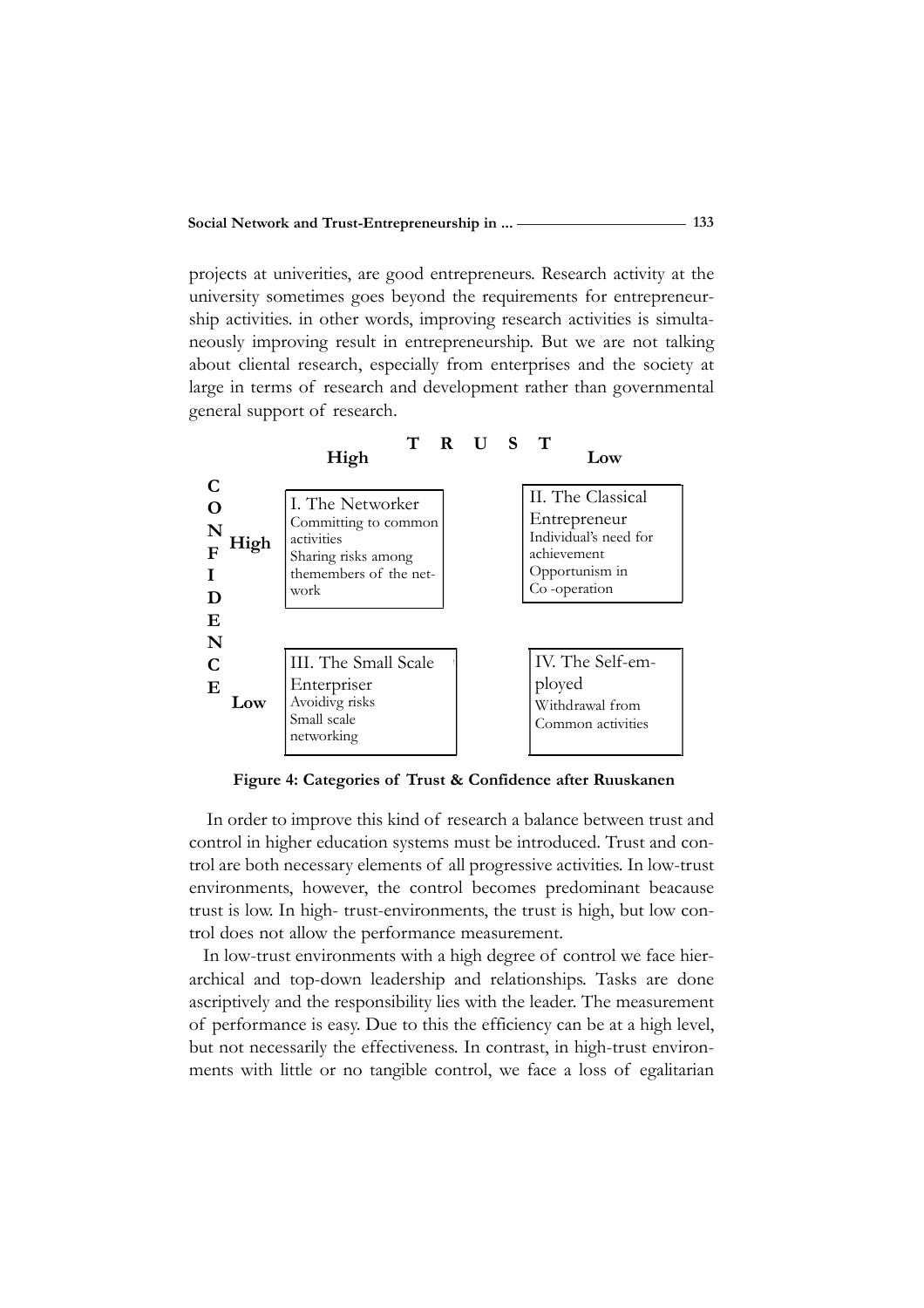structures with high degree of uncertainty and opportunism with dispositional leadership. The measurement of performance is difficult. In both cases it is necessary to move towards a balance between trust and control in order to achieve both efficiency and effectiveness. In this system the leadership turns from focusing on re-structuring and re-engineering to increasing trust, improvement of relationship, change management and information flow. Instead of control by leaders, the involved parties control each other in a network system with a high



**Figure 5: Trust, Control and Networking for Quality Improvement** 

degree of information exchange.

This model is especially interesting for universities with a high degreee of financial autonomy, for motivating entrepreneurial researchers and income generating and high performance of research.

However, research must be done on how to answer the following questions in relation to our hypotheses mentioned above:

What can be learned through the social networks by the trustor, and what are the effects of learning related to indvidual and global parameters of the social network, especially in terms of cliental research activities in low-trust environments?

What are the effects of control through social networks and how are these effects on individual and global parameters of the social network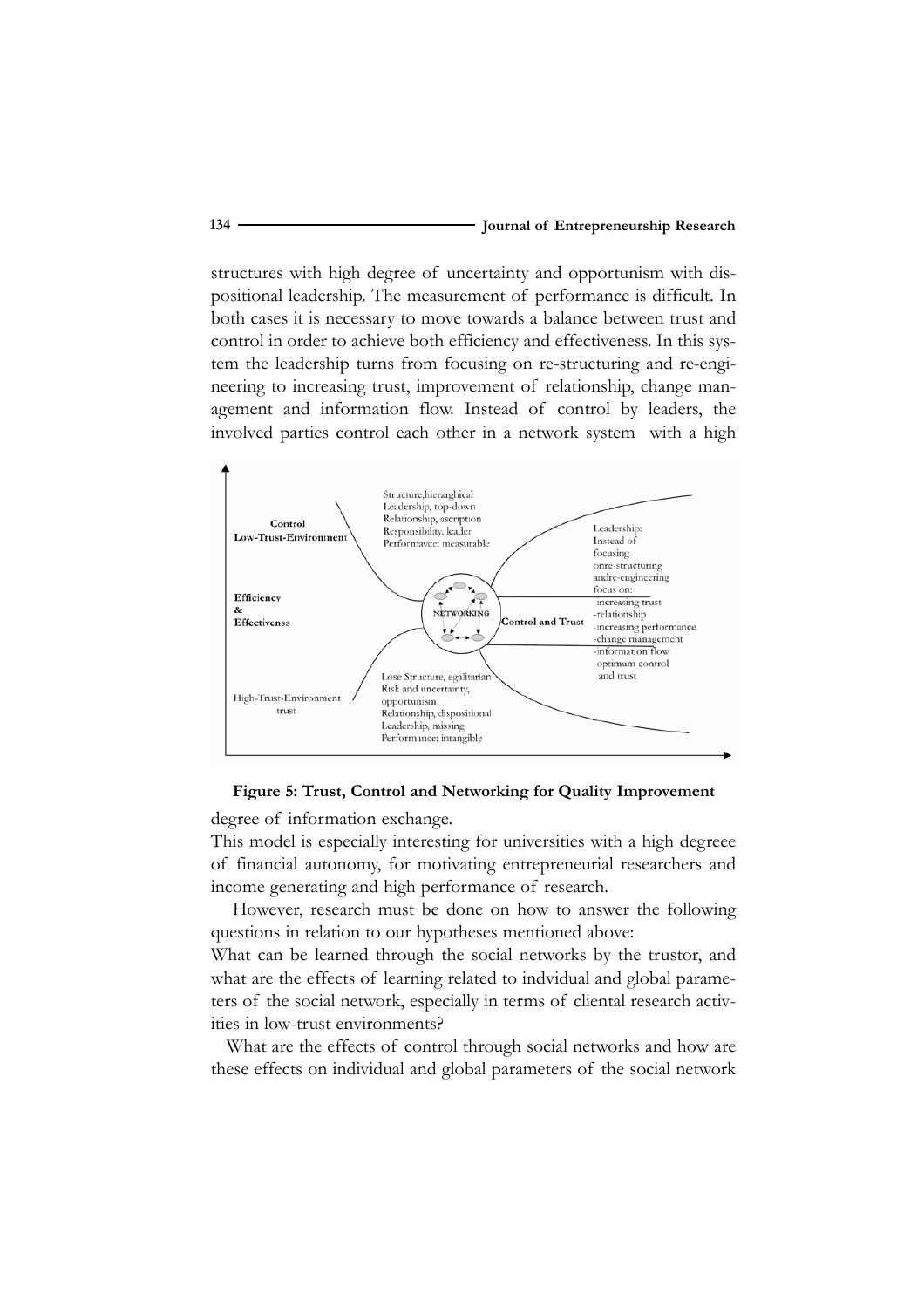(trust), especially in terms of entrepreneurship?.

How important are individuals compared to global network parameters for the description of various network effects on trust, especially in terms of improvement of the staff?

#### **Conclusion**

Trust is a major issue for societies in transition and corresponding higher education systems. In the process of change, increasing trust plays a crucial role. Especially in case of political and financial autonomy of higher education systems, growing competition requires entrepreneurial activities. The organization of entrepreneurial activities requires the achievement of a balance between trust and control in favour of quality improvement. Establishment and strengthening networks seem to be efficient instruments for moving towards entrepreneurial universities. Research and knowledge organization is an activity which promises the highest degree of achieving entrepreneurship in future activities of universities and can be taken as a start for change management.

## **References:**

Amini, S. (1998). Napaydari-e Tousseye Paydar (in Farsi). **Modirsaz, Scientific/Research Quarterly,** Tehran: Academic Journal of College of Management, 1(2).

Arrow, K.J. (1974). **The Limits of Organizations.** New York: Basic Books.

Bachmann, R. (2001). Trust, Power and Control in Trans Organizational Relations**. Organization Studies,** 22(2), 337-365.

Burt, R. (1992). **Structural Holes. The Social Structure of Competition.** Cambridge: Harvard University Press.

Buskens, Vincent (2002). **Social Network and Trust.** Boston/Dordrecht/London: Kluwer Academic Publishers.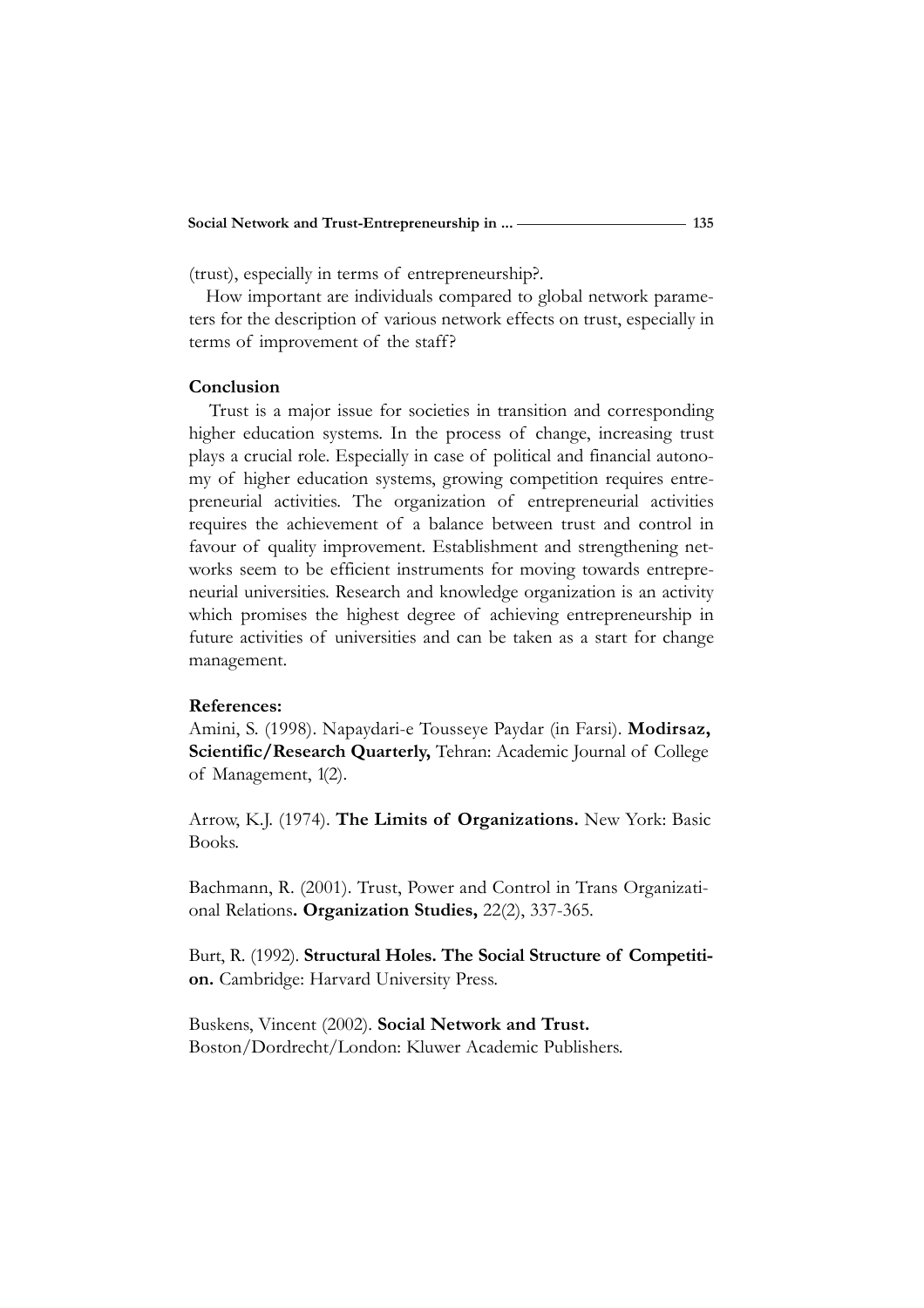Colemann, J. S. (1990). **Foundations of Social Theory**.Cambridge, MA:The Belknap Press of Harvard University Press.

Ganesan, S. & Hess, R. (1997). Dimensions and Levels of Trust. Implications for Commitment to a Relationship. **Marketing Letters,** 8 (4), 439-448.

Gulati, R. (1995). Does Familiarity Breed Trust? The Implications of Repeated Ties for Contractual Choice in Alliances. **Academy of Management Journal,** 85-112.

Kollock, P. (1994). The Emergence of Exchange Structures: An Experimental Study of Uncertainty, Commitment, and Trust. **American Journal of Sociology,** 313-345.

Larson, A. (1992). Network Dyads in Entrepreneurial Settings: A Study of Governance of Exchange Relationships. **Administrative Science Quarterly,** 76-114.

Luhmann, N. (1990). **Ökologische Kommunikation.** Westdeutscher Verlag. 3.Auflage. Opladen.

Luhmann, N. (2000). **Vertrauen. Ein Mechanismus der reduktion sozialer Komplexität. 4.** Edition (1. Edition 68). Lucius und Lucius. Stuttgart.

Misztal, B.A. (1996). **Trust in Modern Societies.** Cambridge: Polity Press.

Nielson K. (2003). Social Capital and Systemic Competitiveness. In: Dolfsma, Wilfred & Dannreuther, Charlie (editors): **Globalization**, **Social Capital and Inequality. European Association for Evolutionary Political Economy**. Cheltenham, UK/ Northhampton, MA, USA Edward Elgar.

Raiser, M. (1999). Trust in Transition. European Bank for Reconstruction and Development. WP Nr. 39 EBRD,London.